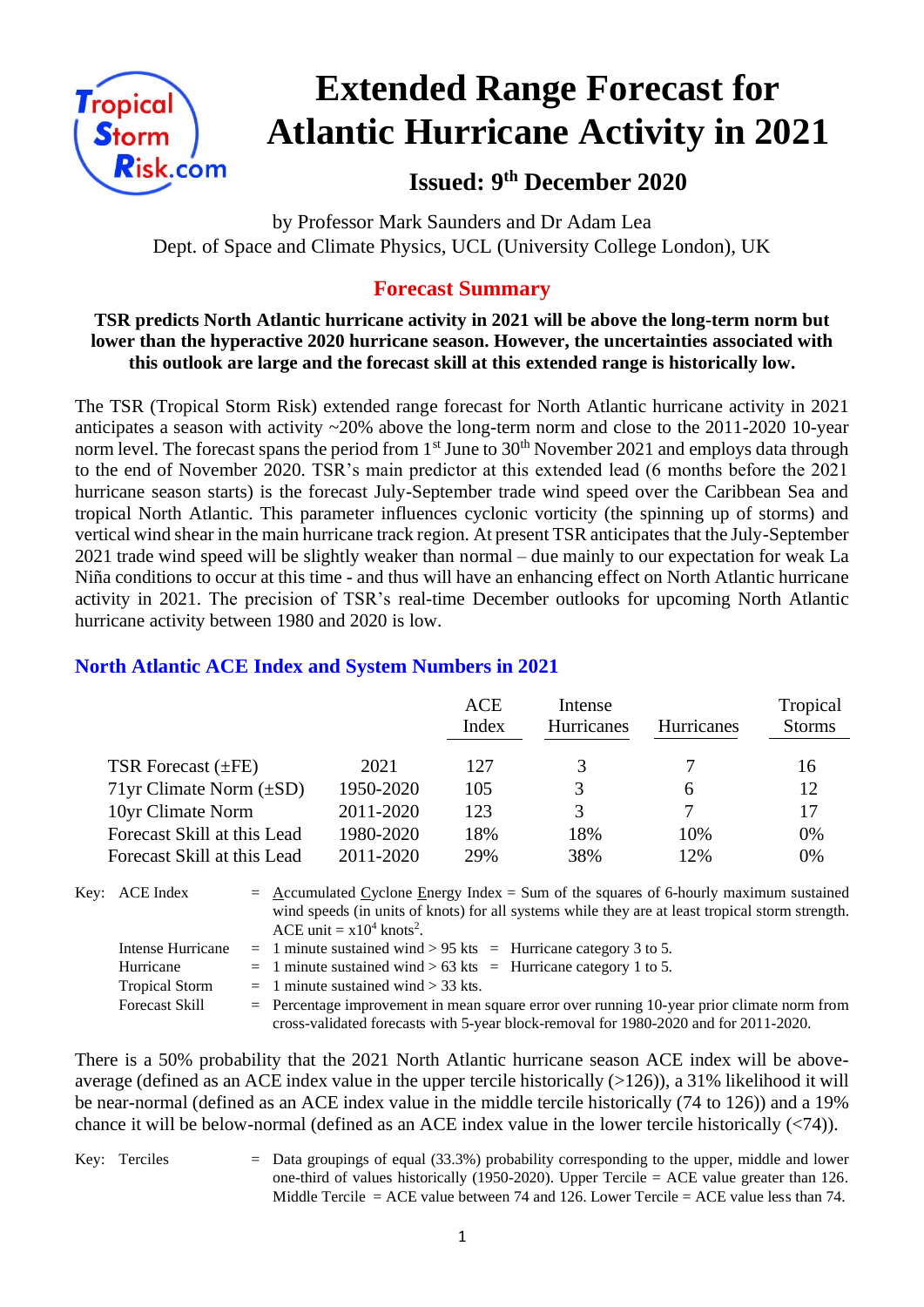#### **Forecast Probability of Exceedance Plots for the 2021 North Atlantic Hurricane Season**

Seasonal outlooks for North Atlantic hurricane activity contribute to the anticipation of risk for insurance companies, other weather-sensitive businesses, and local and national governments. However, the uncertainty associated with such forecasts is often unclear. This reduces their benefit and contributes to the perception of forecast 'busts'. The robust assessment of risk requires a full and clear probabilistic quantification of forecast uncertainty with the forecast issued in terms of probability of exceedance (PoE). In this way the chance of each hurricane number/activity outcome occurring is clear for the benefit of users. Going forward TSR will be including robust forecast probability of exceedance (PoE) information based on the recommendation and methodology described in Saunders et al. (2020).

The plots below display our extended range outlooks for ACE (upper panel) and the number of hurricanes (lower panel) in terms of PoE. Each plot displays two sets of PoE data comprising the forecast PoE curve and the 1950-2020 climatology PoE curve. The forecast PoE curves are computed using the method described in section 3 of Saunders et al. (2020) while the climatology PoE curves are computed directly from observations. The two forecast PoE plots specify the current chance that a given ACE Index and/or hurricane total will be reached in 2021 and how these chances differ to climatology.

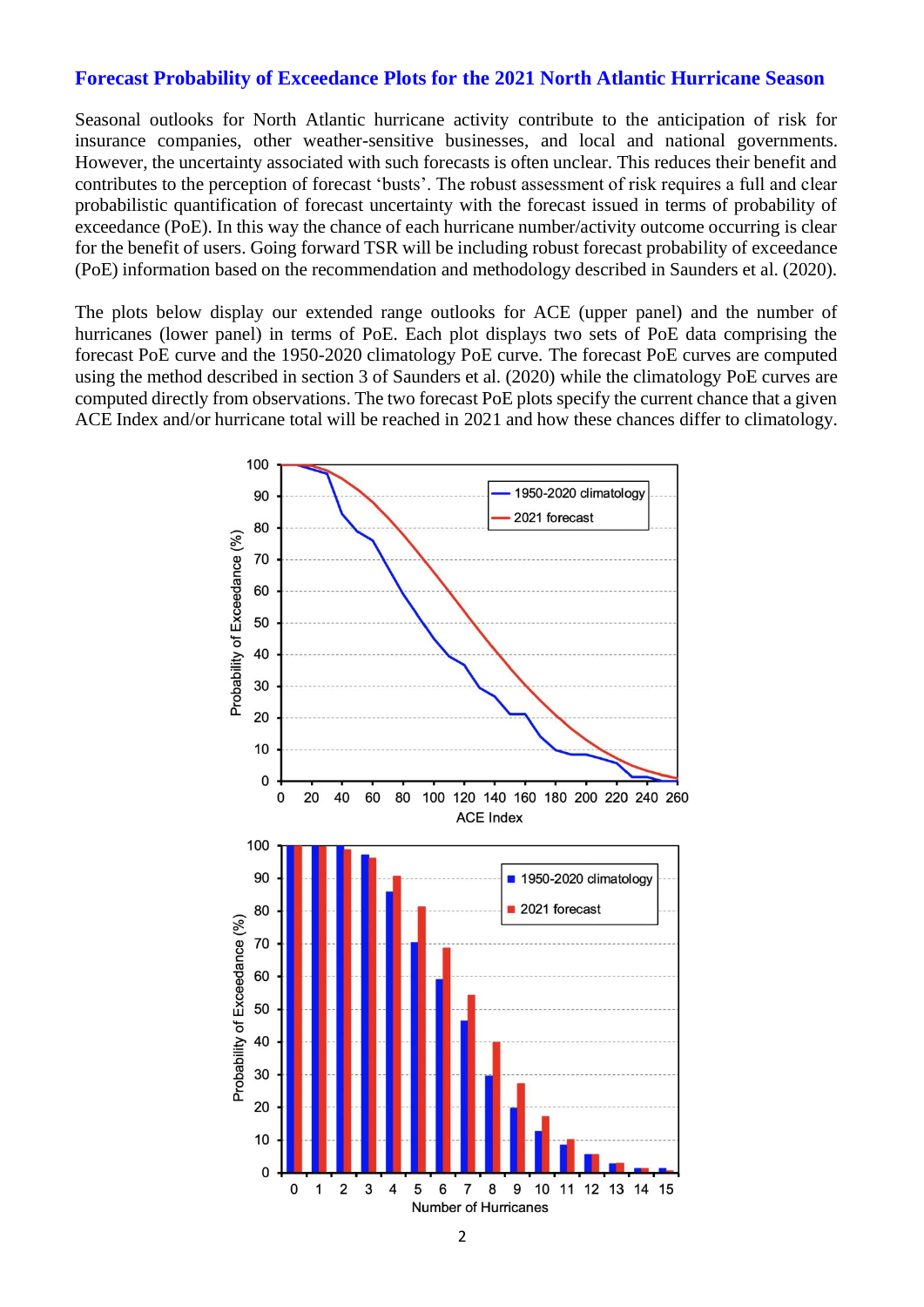There is a 34% likelihood that the 2021 Atlantic hurricane season will be a 'hyperactive' season defined as an ACE  $\geq$  165% of the median ACE for 1981-2010 (an ACE value of 152.5).

Reference: Saunders, M. A., Klotzbach, P. J., Lea, A. S. R., Schreck, C. J., & Bell, M. M. (2020). Quantifying the probability and causes of the surprisingly active 2018 North Atlantic hurricane season. *Earth and Space Science*, *7*, e2019EA000852.<https://doi.org/10.1029/2019EA000852>

## **Methodology and Key Predictor(s) for 2021**

The TSR statistical seasonal hurricane forecast model divides the North Atlantic into three regions and employs separate forecast models for each region before summing the regional hurricane forecasts to obtain an overall forecast. For two of these three regions (tropical North Atlantic, and the Caribbean Sea and Gulf of Mexico) the forecast model pools different environmental fields involving August-September sea surface temperatures (SSTs) and July-September trade wind speed to select the environmental field or combination of fields which gives the highest replicated real-time skill for hurricane activity over the prior 10-year period. The nature of this process means that the details of the seasonal forecast model can vary subtly from year-to-year and also with lead time within the same year. Separate forecast models are employed to predict the July-September trade wind speed and to predict the August-September SSTs. Finally bias corrections are employed for each predictand based on the forecast model performance for that predictand over the prior 10 years.

All regressions are performed using normalized data for all variables (predictands and predictors). This ensures that the requirements of linear regression modeling are met; namely that observations are drawn from normal distributions and that regression errors are normally distributed with a mean of zero. In each case the transform distribution is determined using 1950-2019 data. Table S2 in Supporting Information in Saunders et al (2020) lists some of the statistical distributions used to transform particular data sets to a normalized distribution. Normality is assessed using the Anderson-Darling statistical test.

The reason why the TSR extended forecast for the 2021 Atlantic hurricane activity calls for ACE-activity ~20% above the long-term norm is our current expectation for weak La Niña conditions to occur during July-August-September 2021. We consider that this is the more likely scenario at present due to the strength of the current La Niña event and the historical tendency for the summer following a strong La Niña event to also exhibit La Niña conditions (albeit less strong than in the previous year). Based on this ENSO outlook and the expectation for North Atlantic SSTs during July-September 2021 to be slightly warmer than normal, we forecast the July-September 2021 trade wind speed at 925mb height over the Caribbean Sea and tropical North Atlantic region (7.5°N-17.5°N, 100°W-30°W) to be 0.49±0.80 ms<sup>-1</sup> weaker than normal (1981-2010 climatology). A weaker than normal trade wind speed favours enhanced hurricane activity. However, it should be stressed that uncertainties in the forecast July-September 2021 trade wind speed are large due to the large uncertainties in the forecast ENSO and in the forecast North Atlantic and Caribbean Sea SSTs at this extended 6-month range.

#### **Precision of Seasonal Hurricane Forecasts 2003-2020 Issued in Real-Time**

The figure on the next page displays the seasonal forecast skill for North Atlantic hurricane activity for the 18-year period between 2003 and 2020. This skill assessment uses the seasonal forecast values that were issued publicly in real-time by the three forecast centres TSR, CSU (Colorado State University) and NOAA (National Oceanic and Atmospheric Administration). Skill is displayed as a function of lead time for two measures of seasonal hurricane activity: the ACE index and basin hurricane numbers.

The Mean Square Skill Score (MSSS) is used to define the forecast skill. MSSS is the percentage improvement in mean square error over a climatology forecast. Positive skill indicates that the model performs better than climatology, while a negative skill indicates that it performs worse than climatology. Two different climatologies are used: a fixed 50-year (1951-2000) climatology and a running prior 10 year climate norm.